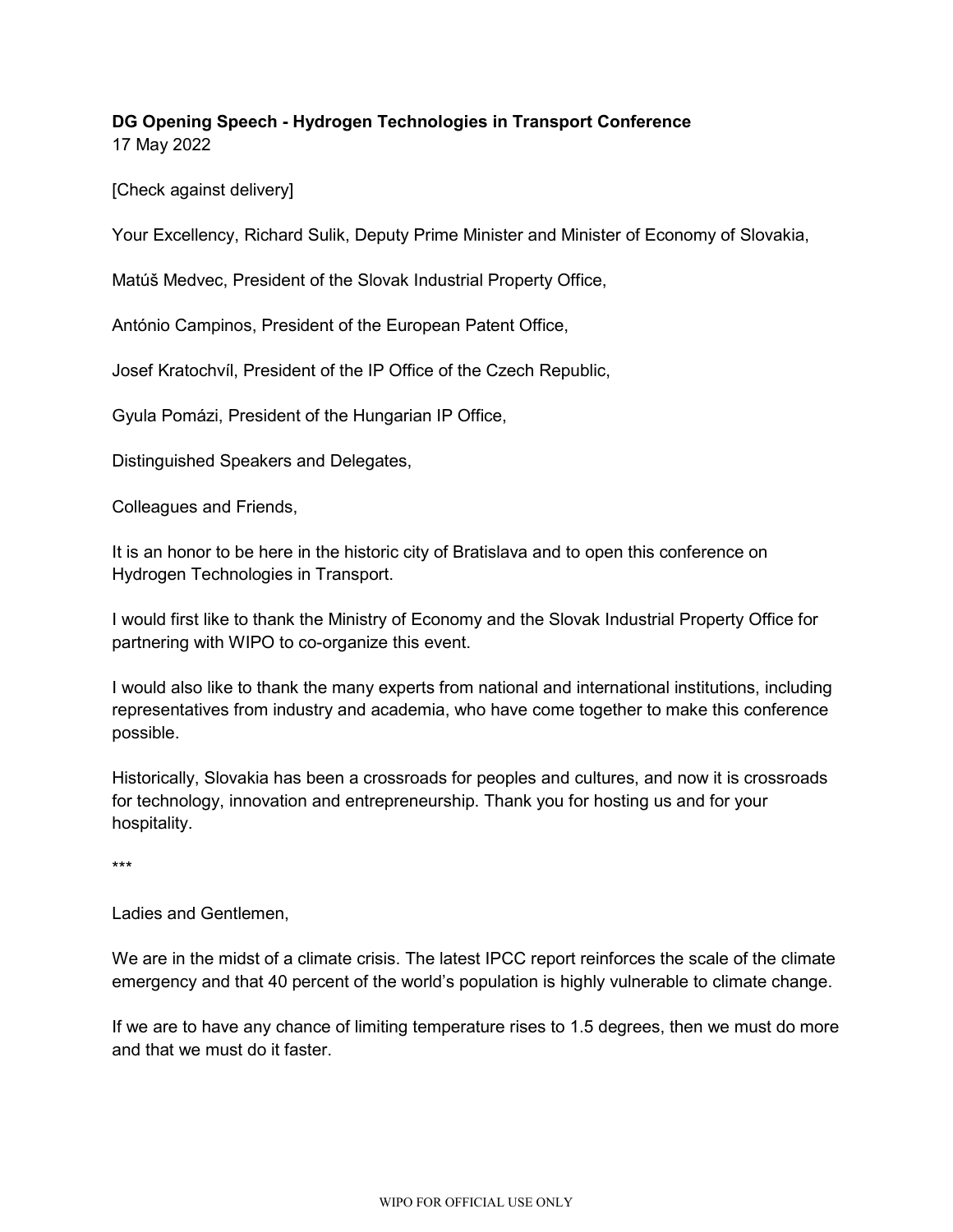Ambitious climate targets, greater investment in clean technologies and new international pledges – including that agreed at COP 26 to accelerate the transition to zero emissions transport – are positive and tangible steps forward.

At WIPO we are fully committed to playing our part in this shared project. We will continue to develop our online platform for technology exchange, WIPO GREEN, which connects providers of green technologies with those seeking environmentally friendly solutions. And we have recently launched IPO GREEN a new initiative that supports IP offices to develop green policies and programs.

But the truth of the matter is that the path towards a more sustainable future continues to narrow. A new analysis released last week found that it is now 50:50 as to whether the Paris Agreement to cap warming at 1.5 degrees will be temporarily breached in the next five years. In 2015, the probability of this happening was close to zero.

To get back on track, we must make transport cleaner and greener. Energy, transport and industry account for nearly 80 percent of the world's greenhouse gas emissions, with transport responsible for almost a quarter of all direct carbon emissions.

While the problem seems daunting, change is possible. Just consider the rapid evolution of electric vehicles. According to the International Energy Agency around 130,000 EVs were sold during the entire year of 2012. Last year, that's how many were purchased every week.

Innovation can and should be our catalyst for change, and it is time to nurture another wave of innovative technologies that can help make net-zero transport a reality.

This includes the fast-moving field of hydrogen fuel cell transportation.

Hydrogen has long been talked of as a potential fuel of the future but now there is a growing evidence base that fuel cell technologies are ready to make the leap from theory to practice.

As leading auto powers, with a proud heritage in auto manufacture and design, it is no surprise that this part of the world is taking a keen interest in hydrogen-powered transport.

Already this year, the first mobile hydrogen-filing station launched in Slovakia and the first hydrogen-powered bus entered service in Budapest. At the same time, the Czech Republic, Poland and Slovakia have agreed ambitious national hydrogen strategies that are galvanizing action across the public and private sectors.

As political and industry momentum continues to build, it is important that we consider the underlying climate for fuel cells in transportation and their future prospects.

To help power these trends, today WIPO launches our latest Patent Landscape Report on Hydrogen Fuel Cell Technologies in Transportation.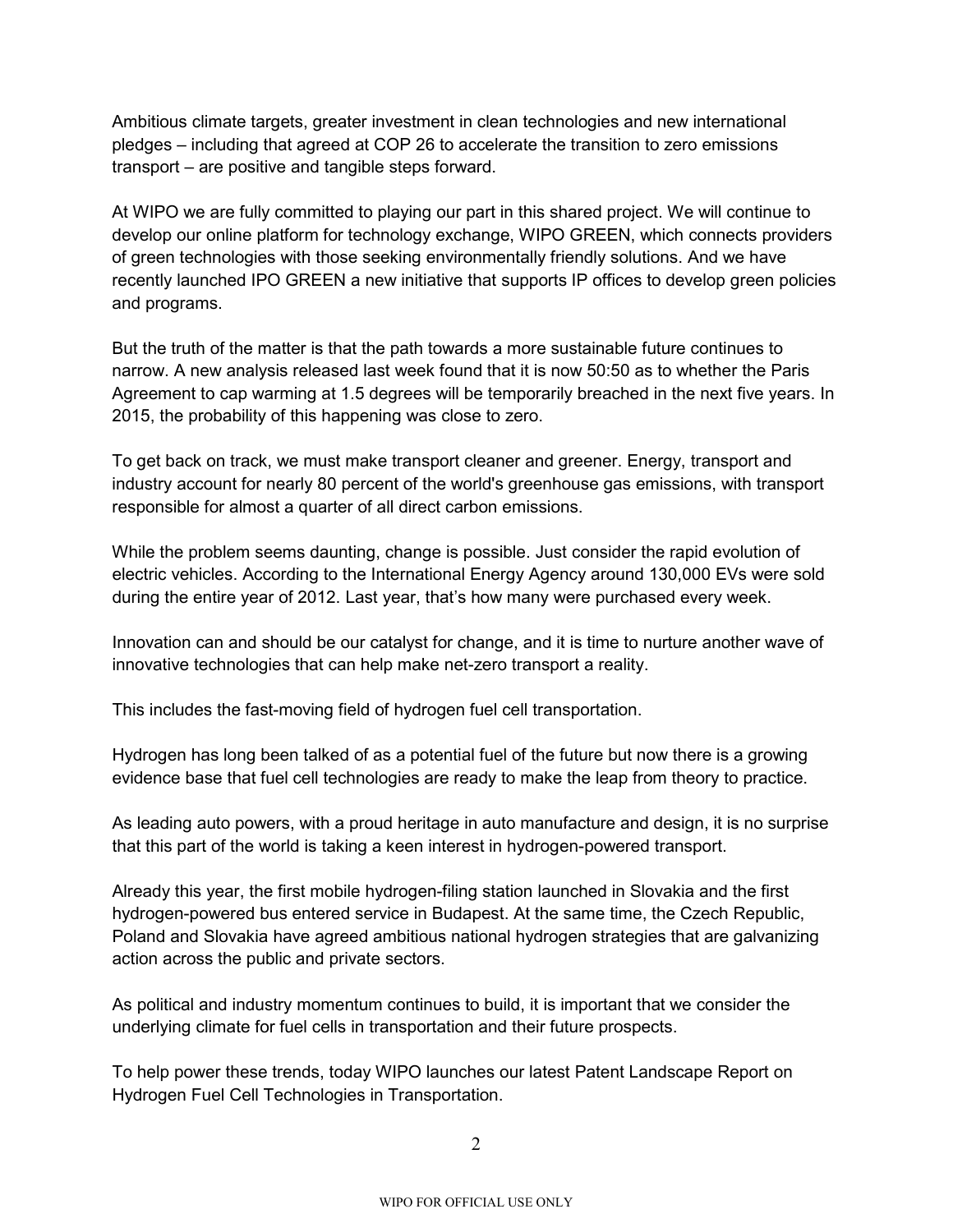We are very pleased to have collaborated with our Slovakian partners on the report, which we hope will help policymakers, businesses, researchers and others make informed decisions about the future of clean and green global transport.

WIPO colleagues will present the report in fuller detail later today, but allow me to take this opportunity to share four key insights.

First, the report finds that fuel cell technologies have gone beyond a tipping point to reach a new stage of development.

Patent filings have grown strongly since 2016, both in terms of fuel cells in general and in terms of their application in transport. We are also seeing growth in patents related to automated production and fuel cell recycling, which are further indicators of a technically advanced and maturing market.

Second, fuel cell technologies hold promise across transport as a whole. Road is clearly the dominant category within the patent data, with several large manufacturers making significant plays to develop and deploy fuel cells in passenger vehicles, buses and trucks.

But momentum is also evident in shipping, rail, aviation and special vehicles. While commercial maturity might take longer to arrive in these areas than in cars and vans, companies from Alstom to Airbus have spoken openly about the potential for hydrogen powered trains and planes.

Third, the dynamics of filing have evolved considerably in recent decades. While Germany has shown strong growth, with a 50 percent increase in filings since 2015, there has been a big shift in countries like China.

Ten years ago, China was the fifth largest filer of fuel cell patents. Today, it is the top ranked nation and the main driver of growth over the last five years. Of the nearly 800 businesses active in this field, we find that over 400 are based in China.

At the same time, company portfolios remain strong in Japan, the Republic of Korea, Germany and the US. All these trends suggest an increasingly global landscape in hydrogen technology, with new players emerging even as the traditional centers of innovation remain strong.

Fourth, despite sustained growth in patent applications, we find that the overall landscape is still highly concentrated geographically and within the private sector. Fully 96 percent of patent families include as least one application in China, Germany, Japan, South Korea or the US. These five countries are also the biggest origins for inventors, accounting for around 9 in 10 patents in the field.